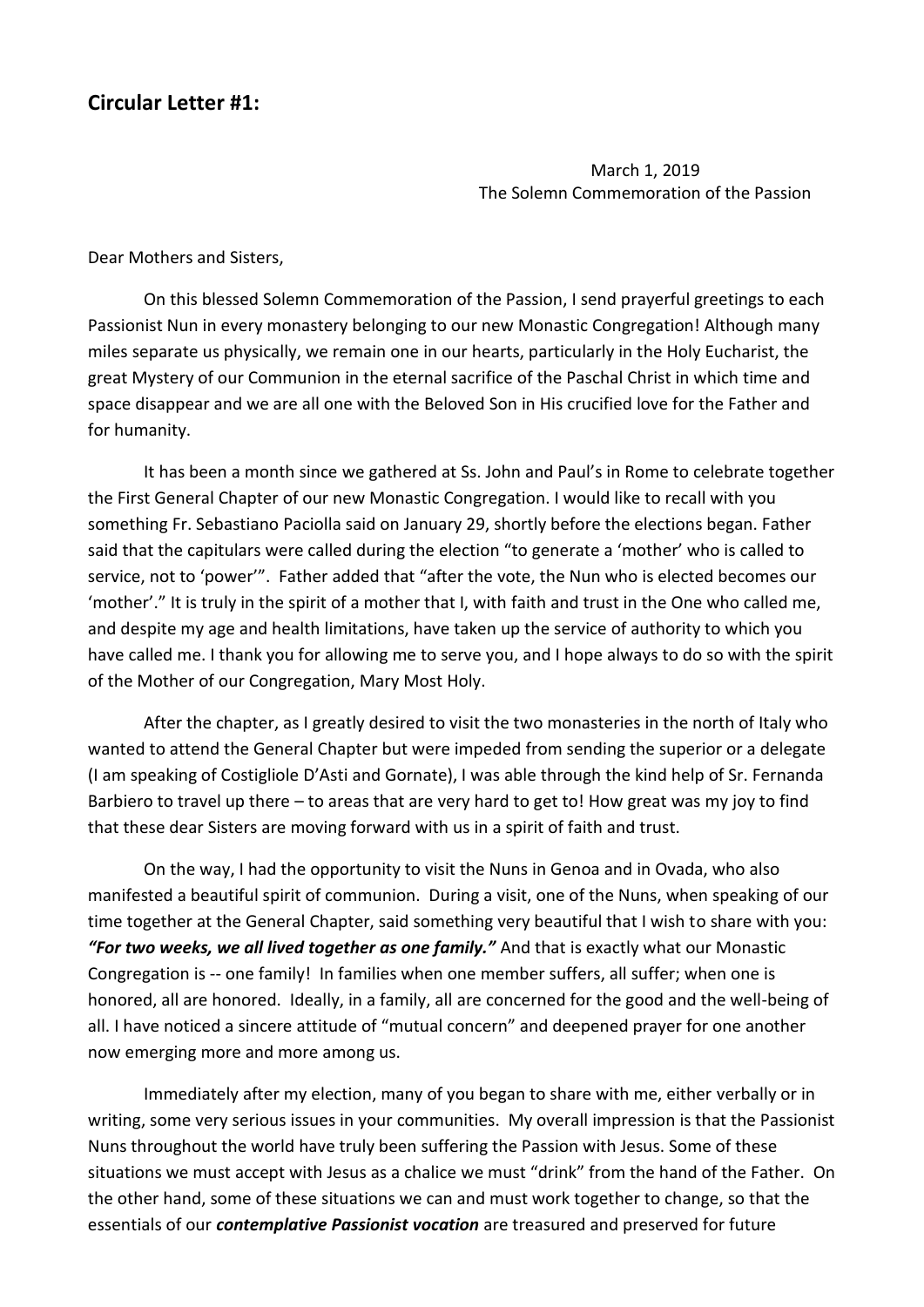generations of Passionist Nuns. This is a "family" matter that concerns us all. And this is so necessary if we are to promote and support a truly contemplative lifestyle instead of a constantly struggling lifestyle of mere survival which drains the spiritual and physical strength of the Nuns. The Church needs us to walk in the truth, and to deal realistically with certain situations that are detrimental to the well-being and the contemplative spirit of many Nuns. In this we are to be wise yet simple, as we seek to discern what the Father is asking of us through events and situations.

In order that we all might support one another in this journey along the path of the Father's unfolding will, I invite each one to gather close to Mary as the apostles did after the ascension of Jesus. Let us devote ourselves to continual, heartfelt invocation that the Holy Spirit might come upon us all. Pray that each Nun and each monastery may receive a new outpouring of the Holy Spirit for the new times in which we are walking forward together. You may find it helpful to make your own the profound spirituality contained in the Church's Sequence for Pentecost: "Come, thou Holy Spirit, come, and from Thy celestial home, shed a ray of light divine…." And so forth. We truly need to pray for a new Pentecost among us!

This Holy Spirit of Communion came upon us during the General Chapter. This Holy Spirit is our bond of communion. And this Holy Spirit of Jesus is the One who will lead us forward through the many difficult situations facing the monasteries. This Holy Spirit is the precious fruit of the Passion and bitter sufferings of Jesus! It is the same Holy Spirit that our beloved founder, St. Paul of the Cross, drank from as we see depicted so movingly in the great painting above his tomb in Ss. John and Paul's. Truly, with our holy founder and with so many Passionists who have lived our way of life and who intercede for us now in heaven, we can all say with joy: "We have all been given to drink of the one Spirit!"

May this Holy Spirit come upon us now, more and more, to help all of us in our weakness as our infant monastic congregation begins to learn to "walk." In the weakness of our aging and our lack of vocations, the Holy Spirit can do for us what we could never do for ourselves. So let us unite our hearts and prayers to the "groaning" of the Holy Spirit within us, that the Father's will may be fulfilled in regard to the Passionist Nuns!

And now, some organizational notes:

1) I wish to tell you that the council and I have chosen Fr. Antonio Munduate, C.P. as the worldwide Passionist Assistant, and this choice has been approved by Most Rev. Fr. Joachim Rego, C.P. and his council. I have invited our beloved Fr. Floriano de Fabiis C.P. to continue to walk with us in an advisory capacity, continuing to pray for all the Passionist Nuns and to be available to share with us his profound knowledge of our founder, our history, and our Passionist spirituality. I know that at least one monastery has already invited Father Floriano to be their personal Assistant, according to #4 of our General Statutes.

2) I wish also to announce that I have chosen, with the consent of my council, Sr. Monica Graffonara, C.P. of the monastery of Loreto to be my delegate in charge of the monastery here in Lucca. Sister will take up residence in Lucca after Easter. I thank Sr. Mariangela and her community for making the sacrifice of allowing Sister to offer this service to the Lucca community.